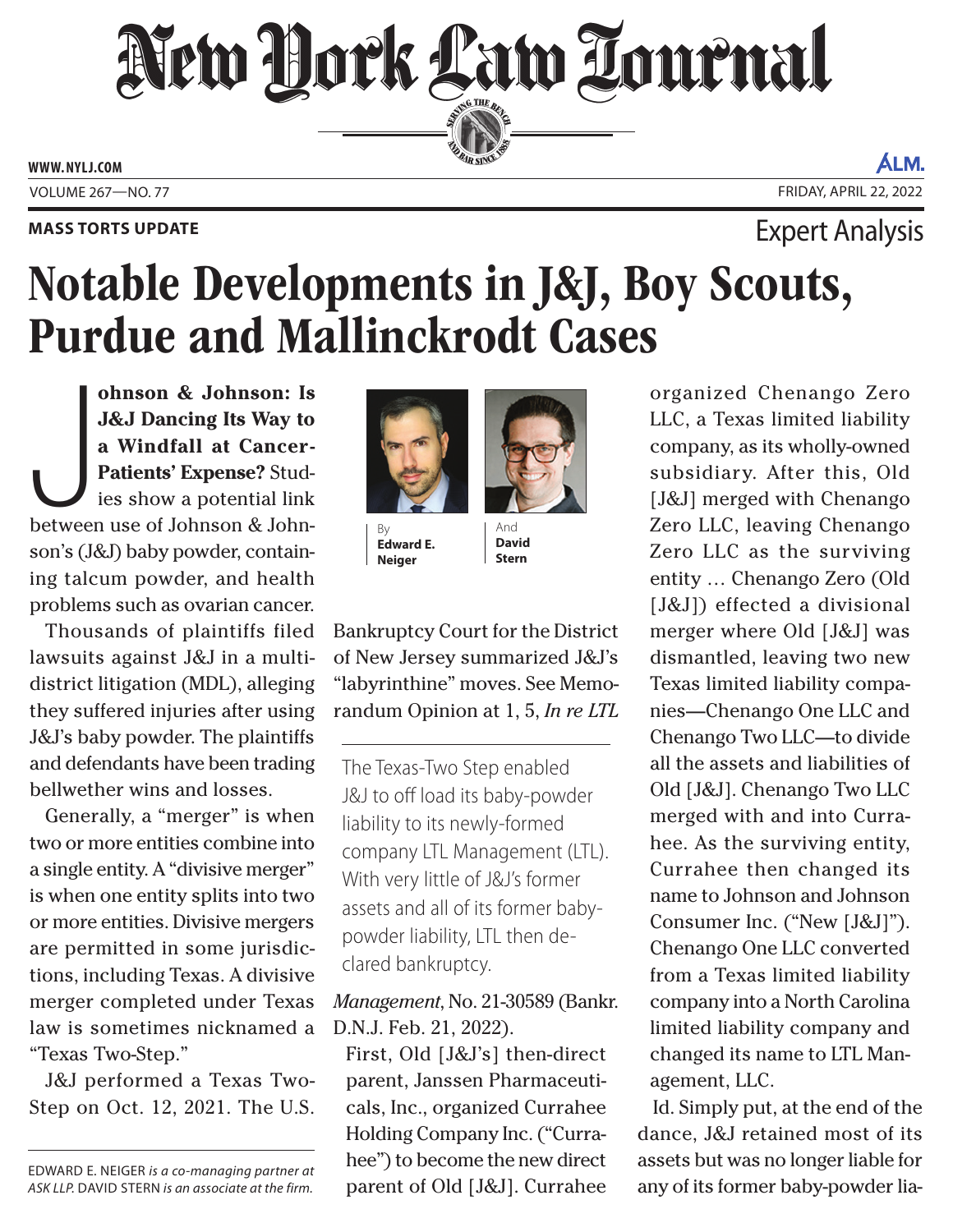bility. The Texas-Two Step enabled J&J to off load its baby-powder liability to its newly-formed company LTL Management (LTL). With very little of J&J's former assets and all of its former baby-powder liability, LTL then declared bankruptcy.

Plaintiffs litigating against J&J in the MDL moved to dismiss LTL's bankruptcy filing. Plaintiffs essentially argued that LTL filed in bad faith and used the bankruptcy system solely as a means to reduce J&J's baby-powder liability and trigger a bankruptcy stay, thereby reducing Plaintiffs' recoveries and slowing down the process.

On Feb. 21, 2022, the court denied plaintiffs' motion to dismiss, finding that the discharge of liability from a mass tort is a good faith reason to file bankruptcy. See id. at 17. "Debtor's efforts to address the financially draining mass tort exposure through a bankruptcy is wholly consistent with the aims of the Bankruptcy Code." Id. The court opined that bankruptcy court can actually yield injured parties a better resolution than an MDL. Id. at 19. "[T] his court holds a strong conviction that the bankruptcy court is the optimal venue for redressing the harms of both present and future talc claimants in this case ensuring a meaningful, timely, and equitable recovery." Id.

The MDL case is *In re Johnson & Johnson Talcum Powder Products Marketing, Sales Practices and Products Liability Litigation*, No.

3:16-md-02738-FLW-LHG (D.N.J.). The case is being decided by Chief Judge Freda Wolfson. The bankruptcy case is *In re LTL Management*, No. 21-30589 (Bankr. D.N.J.). The case is being decided by Bankruptcy Judge Michael Kaplan.

**Boy Scouts of America: With the Plan Confirmation Hearing Concluded, Litigants Await the Court's Ruling.** The Boy Scouts of America (BSA) filed for bankruptcy in February 2020, amid a wave of lawsuits alleging sexual abuse.

Disarray amongst the circuits in these high-profile, multibilliondollar restructurings could prompt the U.S. Supreme Court to finally decide this longstanding issue.

BSA filed their Fifth Proposed Plan of Reorganization with the court on Sept. 15, 2021. The court held a solicitation period on the plan from Oct. 15 to Dec. 28, 2021, allowing creditors to vote on issues including whether they wanted the court to approve the plan. On Feb. 10, 2022, after the BSA, Tort Claimants Committee, and Coalition reached new agreements, the BSA further amended the plan by adding provisions, including new safeguards to protect current and future scouts from sexual abuse. The court held a re-solicitation period from Feb. 21 to March 7, 2022, allowing creditors to cast ballots voting on the plan as newly-amended.

Voting results following re-solicitation showed that roughly 85% of creditors voted in favor of plan confirmation.

The court held a Plan Confirmation Hearing from March 14 to April 14, 2022. The court took under advisement whether to confirm the BSA's Fifth Proposed Plan. BSA argued during closing that if the Fifth Proposed Plan is not confirmed, BSA could face liquidation as soon as this summer. Plan confirmation would pave the way for BSA to emerge from bankruptcy.

The case is *In re Boy Scouts of America and Delaware BSA*, No. 20-10343 (LSS) (Bankr. D. Del.). The case is being decided by Bankruptcy Judge Laurie Silverstein.

**Purdue: On Appeal at the Second Circuit.** Purdue filed for bankruptcy in September 2019, seeking to discharge liability for its alleged role in the opioid epidemic.

On Sept. 1, 2021, the U.S. Bankruptcy Court for the Southern District of New York confirmed Purdue's plan of reorganization. However, on Dec. 16, 2021, the U.S. District Court for the Southern District of New York reversed the Bankruptcy Court's plan confirmation, holding, in part, that the current plan's nonconsensual thirdparty releases are not permitted under the Bankruptcy Code. Plan proponents appealed the Southern District of New York's ruling to the Second Circuit. The Second Circuit has not yet ruled. Oral arguments before the Second Cir-